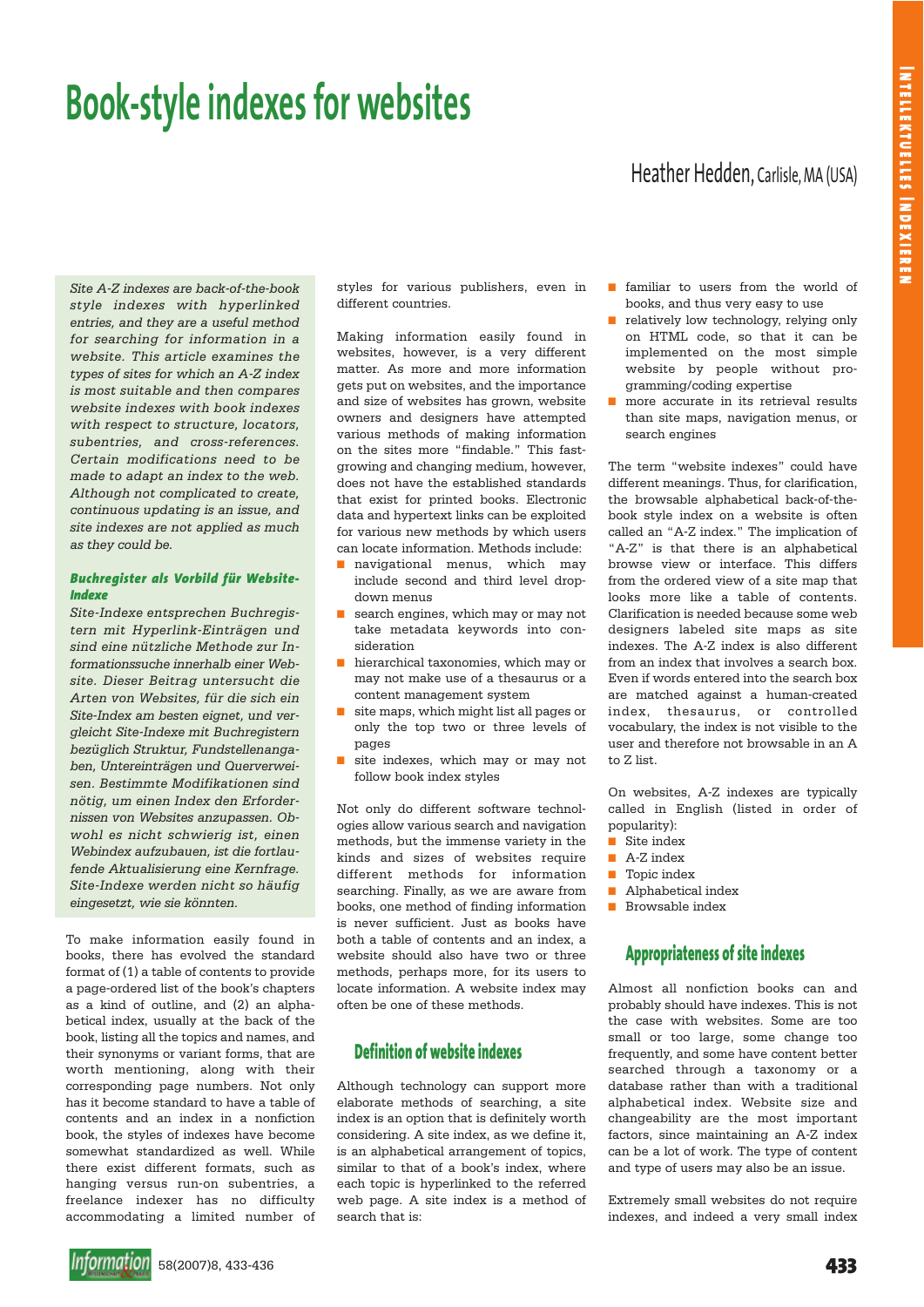## **Information in Wissenschaft, Bildung und Wirtschaft**

## herausgegeben von Marlies Ockenfeld

Das Motto der DGI-Online-Tagung Information in Wissenschaft, Bildung und Wirtschaft ist der Rahmen für ein vielseitiges Programm, das Information Professionals aus vielen unterschiedlichen Aufgabenund Einsatzfeldern interessante Einblicke in informationswissenschaftliche Forschung, praktische Anwendungen, das Berufsfeld und geplante Projekte bietet: Informationsportale, Informationsarchitektur, Patentometrie, Such- und Antwortmaschinen, Web 2.0, Dokumentation im Gesundheitswesen sowie E-Journals und Open Access, um nur einige zu nennen. Neben den Beiträgen, die aufgrund des Call for Papers eingereicht und nach einer Begutachtung durch das Programmkomitee als Vortrag angenommen worden sind, wurden insbesondere für die Auftaktveranstaltung und die beiden ersten Sitzungen über Trends, Herausforderungen und Perspektiven zusätzliche Fachleute als Rednerinnen und Redner eingeladen. Die begutachteten Beiträge sind als Volltexte enthalten. Von den eingeladenen Vorträgen gibt es Zusammenfassungen. Insgesamt enthält der Tagungsband 31 Langfassungen und elf teilweise ausführliche Zusammenfassungen.

#### **Leserkreis**

Informationswissenschaftler, Information Broker, Wissensmanager, Medienfachleute, Bibliothekare, Content Anbieter, Verlagsmitarbeiter, Indexer, Fachangestellte für Medien- und Informationsdienste, Informationsassistenten, Studenten



#### **Marlies Ockenfeld (Hrsg.)**

Information in Wissenschaft, Bildung und Wirtschaft. Proceedings. Frankfurt am Main 2007, 350 Seiten, DGI-Tagungen – Band 9 ISBN 978-3-925474-60-6, EUR 50,– (für DGI-Mitglieder EUR 40,–)

Bestellungen an die DGI-Geschäftsstelle, Hanauer Landstraße 151-153, 60314 Frankfurt am Main, Fax (069) 4 90 90 96, publikation@dgi-info.de

does not work well. A minimum would be about 25 pages, but this also depends on how much information the pages contain. In any website, there will be some pages not suitable for indexing. Extremely large sites also pose a problem. For websites or intranets of over 1000 pages, not only is it a lot of work, but also by the time an index is complete, the site will likely have changed. This does not mean that large sites should not include indexes. Rather than indexing the entire site, individual indexes can be applied to individual subsections.

A major issue in website indexing is that, unlike printed materials, websites and intranets can change quite frequently. Content within pages changes and new pages are added and old ones deleted from time to time. Websites that change especially frequently, such as a website dedicated to a special event, should be avoided in indexing. A website with changing sections could still be indexed, but the indexer should omit pages known to be temporary and refer to pages whose content changes by general topic of the pages only and not to specifics.

A website rich in content and with a variety of content is better suited for indexing. Some sites may have a sufficient number of pages, but insufficient indexable content. These would include pages displaying mostly images (for graphic effect rather than as content), components of online games, or short directory entries. Sites that contain a lot of content but all of a similar type, such as a catalog of products or a directory of names or organizations, are also not so suitable for indexes. In some cases, all the information can easily be arranged in categories. A directory-type site might require an alphabetical list of names to look up, but this is not what we would consider a true index. Most sites that sell products do not need indexes if most of the pages comprise a listing of products. Customers tend to look up products by category, not by alphabetical names.

Websites that tend to get repeat visitors make especially good candidates for indexes. They are analogous to reference books, that researchers repeatedly go back to and where an index is especially appreciated. Of course, indexes can be useful on websites that receive many one-time visitors, but often the objective of such websites is to draw in the visitor to explore the site, rather than come in, get information, and then leave. Sites that have high repeat visitors, and thus are good candidates for indexes, include company intranets visited by employees, educational institutions by students, organizations by members, and municipal sites by residents.

# **Structure of a site A-Z index**

The A-Z index is often just a single page within a website. But if the index is very long, it may be broken up into multiple pages, such as one for entries that start with each letter of the alphabet or for a range of letters of the alphabet. When an index page is long, occasional "Back to Top" or "Top of page" jump links are also useful additions to the page. These may be inserted after each letter section or after multiple letter sections if the sections are short.

Compared with a printed book index, which is usually in two columns to save space, there is no need to save space on a scrollable web page, so a site A-Z index can be left in a single column. Furthermore, since at least some scrolling is expected, it's actually preferable to have the website index in a single column, since it is less practical for the user to have to scroll up and down between two or more columns on the same page.

Whether a website index is on one page or divided into multiple pages, the standard method of navigating the entire index, which is too large to fit on one screen, is to present the letters of the alphabet in the initial display and have these letters hyperlinked to the section of the index that begins with that letter of the alphabet. The letters of the alphabet may be displayed only at the top of the index or index page, or also at the bottom of pages and in between letters, or in a separate frame that is always visible.

There is also a choice of style as to whether all the letters of the alphabet are displayed, including those for which there are no index entries, for example Q and X, or to only list letters for which there are index entries. In the Boston-IA topic index example (Figure 1), the letters with no entries (Q and Y) are simply omitted. Alternatively, if there are no index entries for a letter, then the letter is simply not hyperlinked and should display in a different color, or be "grayed out".

# **Hyperlinked Locators**

In printed indexes, entries or subentries are followed by one or more page numbers (locators), referring the reader to the page of the book with the topic of the index entry. In a website index, there are typically no page numbers, rather the text of the entry or subentry itself is hyperlinked to the page within the website where the topic is discussed.

A complication with website indexes is that a hyperlink can go to only one destination. So, when relying on the

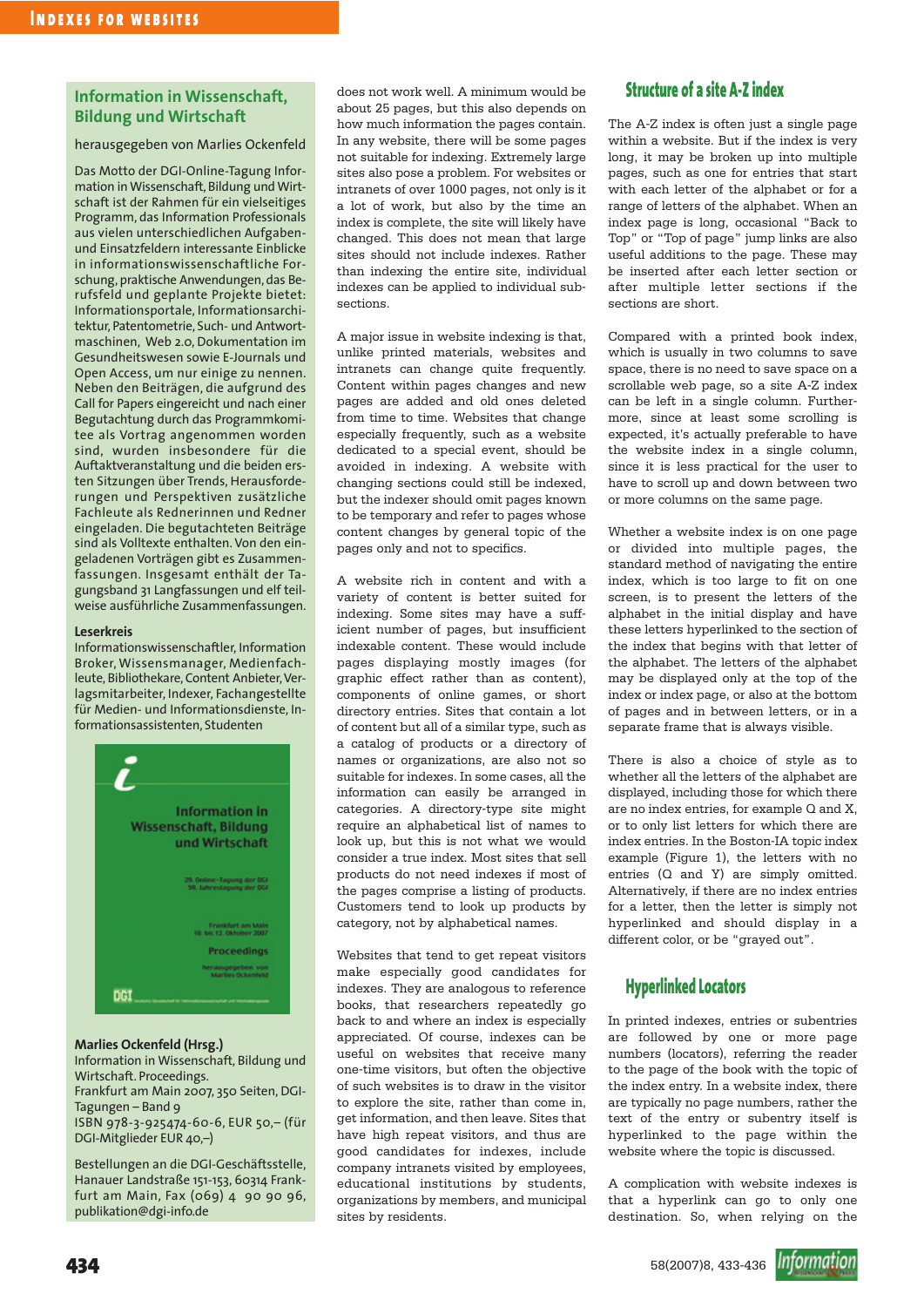

*Figure 1: Example of an excerpt of a website index.*

hyperlink of the text of the entry as the means of jumping to the source content, there cannot be multiple locators, in contrast to a series of page numbers following an index entry when the topic is found on multiple pages. Having hyperlinked page numbers following the entry is a possibility, but the page numbers themselves are rather meaningless in a website. Thus, it is rare to see them in website indexes. There are ways, though, to get around this problem in website indexes:

- Create additional subentries
- Reword the subentries
- Create sub-subentries
- Decide that one mention of the topic does not provide original information, so omit it from the index

As it turns out, the issue of how to handle multiple undifferentiated locators in hypertext is a greater problem in theory than it is in practice. Many websites are written more concisely than books and information is not repeated as often. While the linear nature of print documentation requires a concept to be introduced in an introduction, then discussed in detail, then summarized, web content, by contrast, tends to get to the point. If indexing a book converted to HTML, however, the problem of multiple locators is greater.

Not only do print indexes have multiple page numbers after many entries, but they also have page ranges, such as: pp. 67–70. Page ranges also cannot be indicated in hypertext, but in practice this is not much of an issue in website indexes. If several pages of a website all discuss the same topic, then they are likely to be sub-pages of an intermediate page introducing that section of the website. The index entry then can link to the intermediate page. Also, websites

have no restriction on page length, so if there is a lengthy discussion on one topic, it may be covered in a single, lengthy page. The general design of websites is to create one web page for each topic, no matter the length of the page.

Thus, the nature of traditional websites makes them relatively easy to index with a single locator/link per entry. Websites that are collections of articles, however, are more challenging. But the challenges are the same as in print when

creating a cumulative index of periodical articles.

Hypertext locators also have an advantage over page numbers. Instead of pointing to an entire page, index entries can be more precise by being linked to specific points (sections, paragraphs, etc.) within a page by inserting HTML anchors to link to within the page. The named anchors may already be present in the web pages, but often the indexer may feel the need to create a few more named anchors. Adding named anchors is the only additional task the website indexer has beyond writing the index itself. In most websites, where the pages are not unusually long, creating index entries that point to an entire page, and not a more specific anchor point, is sufficient.

Not every entry in an index is hypertext and linked. If there is a main entry with multiple subentries, the main entry typically is not linked to any pages, but serves as a gathering point for the subentries. This is the same style as in book indexing. In the Boston-IA topic index, the entry "adaptive technologies" is not hyperlinked, since it has no reference of its own, but is rather the gathering term for two subentries. It should be clear which entries are hyperlinked to content and which are not by use of different color/use of underline for the hypertext.

## **Orphan subentries**

In book indexing, a single subentry under a main entry (also called an "orphan" subentry) is considered bad style. If there were a general discussion of indexes on page 4, and a more specific discussion of website indexes on page 6, rather than an index entry of the following:

indexes, 4 on websites, 6

in a book index, it would be entered as:

indexes, 4, 6

Since multiple locators are not supported in a hyperlinked website index, the index entry should be structured as:

indexes

on websites

Here the main entry word "indexes" would be hyperlinked to the general discussion on one page, and the subentry phrase "on websites" would be hyperlinked to the specific discussion of website indexes on a different page.

## **Cross-references**

In a website index, not only are the entries hyperlinked, but so are the crossreferences of *See* or *See also*. In website indexes, the term following the word *See* is hypertext, and the term before it is not hypertext. In the Boston-IA topic index excerpt there is a cross-reference, where the hypertext is underlined:

accessibility, web. *See* web accessibility

Clicking on web accessibility jumps to this entry lower down in the index.

**See** cross-references are used in print indexes, as an alternative to "doubleposting," typically when synonymous main entries have subentries so it would waste space to have all the subentries repeated under each double post. On websites, there is no concern for wasting space, so the *See* crossreferences are less often used for this purpose, and equivalent variants, tend to be entered, unless the list of subentries is very long.

Another use of a **See** reference is to educate the user as to the preferred term. If this is the case, then such a *See* reference would also be used in a website index, but, if there are no subentries, there is no need to make the user jump somewhere else within the index before going to the source text. The *See* reference can name the preferred term, but the preferred term can link directly to the source text, rather than to its position within the index.

**See also** cross-references are just as helpful in website indexes as they are in print indexes, for guiding users to related terms. Whether, the link jumps to the referred term within the index or directly